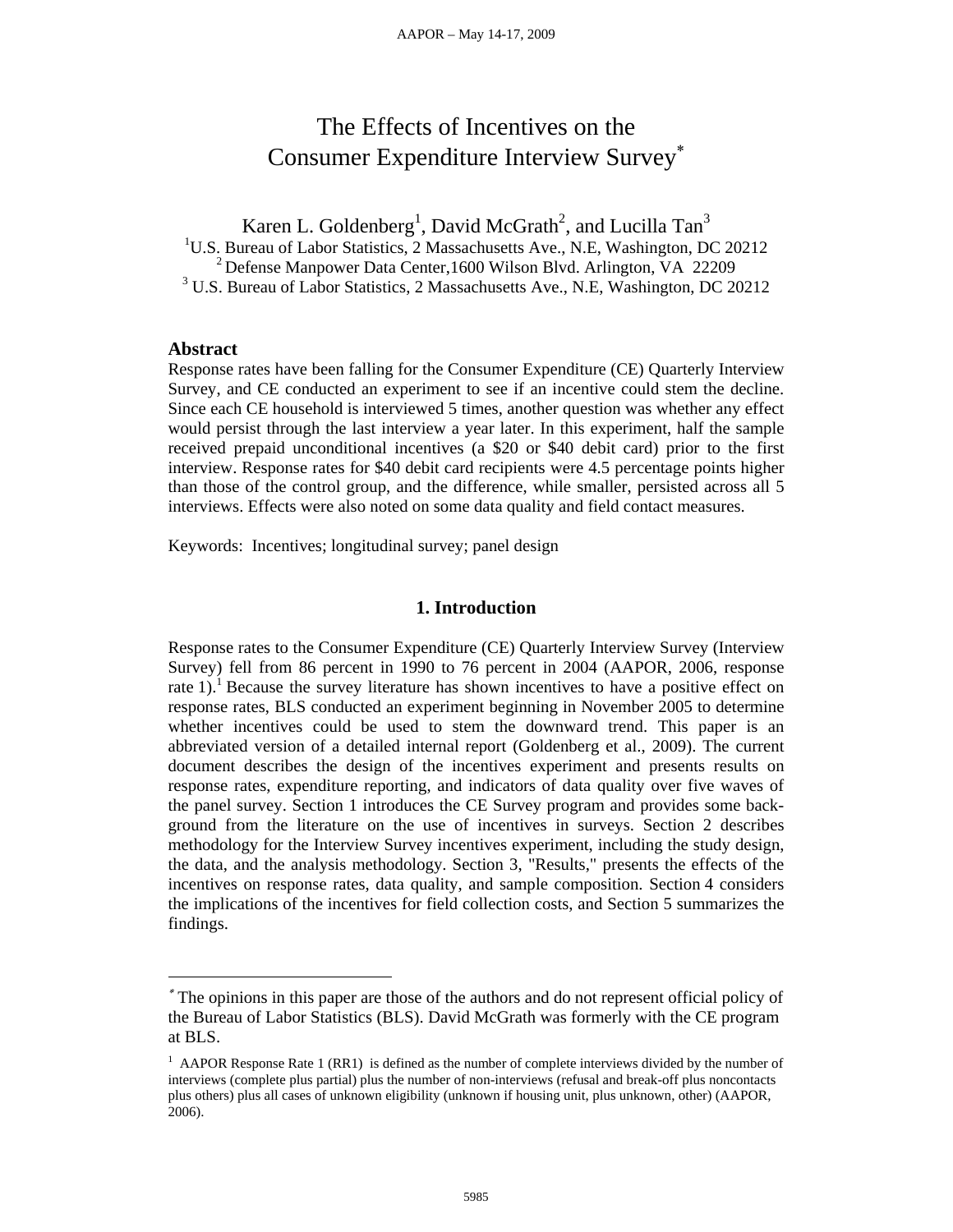### **1.2 The U.S. Consumer Expenditure Survey Program**

The U.S. Consumer Expenditure Survey program provides continuous information about how American consumers spend their money. These data are used to support revisions to the Consumer Price Index, to provide annual updates to other Federal agencies for specific purposes, and in many forms of economic research. BLS sponsors the collection of expenditures in two independent surveys. The first is the CE Diary Survey, which collects small, detailed expenditures that respondents record daily. The second survey is the CE Interview Survey, which consists of a series of five interviews designed to obtain detailed information about ongoing and less frequent purchases. Interviewers from the U.S. Census Bureau collect the data for both surveys. Results from the Diary and Interview Surveys are integrated to create published expenditures estimates. The research described in this report is based solely on the Interview Survey.<sup>2</sup>

The Census Bureau conducts about 35,000 interviews across the nation each year for the Interview Survey. Each selected household, or consumer unit  $(CU)$ , is interviewed five times over a period of 13 months; each of the five interviews is a "wave." The first interview, wave 1, is primarily a bounding interview, designed to limit "telescoping" errors in the wave 2 interview.<sup>4</sup> Data from the first interview do not contribute directly to published expenditure estimates. The second through fifth interviews (survey waves 2 through 5) include questions about expenditures for most non-food purchases, such as housing, furniture, vehicles, insurance, and medical and vacation expenses. In addition, the second (wave 2) and fifth (wave 5) interviews collect data on income and work during the prior 12-month period. The survey was designed to be administered in person, and since 2003 has been conducted by computer assisted personal interview (CAPI). In recent years a substantial proportion of interviews from waves 2 through 5 has been conducted by decentralized telephone interview; this figure averaged 36 percent between 2003 and 2006. One member of the CU usually responds for the entire CU. An interview takes approximately one hour.

The primary measures obtained in the CE Interview Survey are the expenditures reported by respondents. Expenditure questions usually have multiple elements, where respondents are asked to specify the item(s), the quantity, the cost per item, and other details. Research suggests that expenditures are underreported (e.g., Garner et al., 2006; Gieseman, 1987; Silberstein and Scott, 1992; Tucker et al., 2004; 2005). Therefore, CE operates under a premise of 'more is better' in looking at expenditure reports. Associated indicators of data quality in the CE Interview Survey include the number of reported expenditures, the dollar value of those expenditures, and the number of expenditure reports requiring allocation or imputation.

 $\overline{a}$ 

 $2^2$  BLS conducted a similar experiment in the CE Diary survey between March and November of 2006. See McGrath et al. (2007) for results of the effects of incentives in the CE Diary Survey.

<sup>&</sup>lt;sup>3</sup> The Interview Survey collects data from consumer units, which include people living in a household related by blood or marriage, or unrelated people who share household expenditures. A household may consist of one or more consumer units. For most housing units, the household and consumer unit are the same. We use the term "consumer unit" and CU in this report.

<sup>&</sup>lt;sup>4</sup> Telescoping errors refer to reports of purchases from outside the reference period.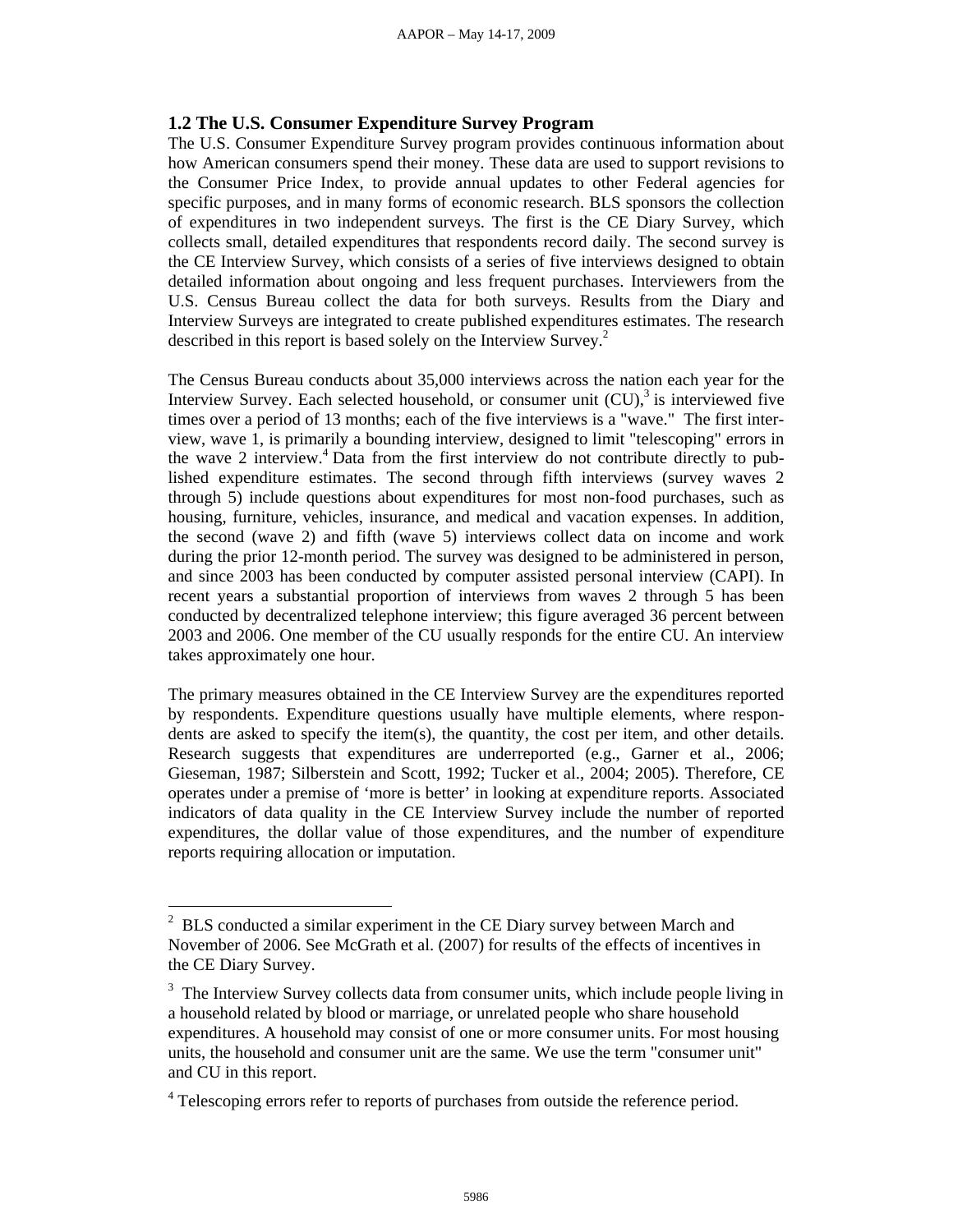### **1.3 Using Incentives in Surveys<sup>5</sup>**

An extensive literature has documented the positive effects of incentives on response rates in surveys.<sup>6</sup> Church (1993) concluded that (1) prepaid incentives are more effective than promised incentives; (2) monetary incentives generate higher response rates than non-monetary gifts; and (3) response rates increase with increasing amounts of money. Although Church focused on mail surveys, a meta-analysis by Singer et al. (1999) determined that incentives are also effective in interviewer-mediated surveys. While the presence of an interviewer should lessen the need for an incentive, Singer et al. reported that the difference between a zero-incentive condition and an incentive condition was statistically significant across a broad range of studies, and that larger incentives resulted in higher response rates. Their data paralleled the Church (1993) findings. At the same time, Singer et al. (1999) note that the higher the initial response rate, the lower the difference between the zero-incentive and incentive condition, and that after controlling for the effects of other variables, the effects of incentives are relatively modest.

Surveys sponsored and funded by the U.S. Government traditionally did not offer respondents incentives as inducements to participate, and government sponsorship of a survey was a major factor in achieving high response rates (Heberlein and Baumgartner, 1978). During the 1990s, however, response rates began to fall in all types of surveys, including those sponsored by the U.S. government. During this period, the U.S. Census Bureau initiated a series of incentive experiments in the Survey of Income and Program Participation (SIPP), a high-burden, face-to-face panel-design interview survey, to see if incentives could help to retain more respondents throughout the length of the survey. The SIPP research demonstrated that incentive effects for large, interview-administered government surveys were similar to those for non-government surveys, and that these effects continued to hold through the 6th interview wave two years after an incentive was provided (James, 1997; Mack et al., 1998).

Most of the incentives studies have been based on cash payments of \$1, \$2, or \$5. However, incentives have gotten larger over time, at least for high-burden surveys. The SIPP studies and later research with the Survey of Program Dynamics (Creighton et al., 2007; Martin et al., 2001) achieved success in retaining respondents and converting former refusals by offering incentives of \$20 and \$40, and the American Time Use Survey (ATUS) successfully tested incentive amounts of \$20 and \$40 (Piskurich et al., 2001).

# **2. Methodology**

The CE Interview Survey incentives experiment was developed and planned by a joint BLS-Census Bureau team. The CE Interview Survey has many similarities with the Census Bureau's SIPP. It involves lengthy, high-burden interviews, was designed to be collected in a face-to-face interview, and is conducted by Census interviewers. In designing the experiment, the team drew heavily on the SIPP experience.

## **2.1 Study Design**

 $\overline{a}$ 

CE conducted the experiment as part of regular production data collection. In this design, half of the wave 1 sample was designated as an incentive condition. CUs in the incentive

 $<sup>5</sup>$  See Goldenberg et al., 2009, for a more detailed discussion.</sup>

 $6$  Singer (2002) cites numerous review articles on the subject.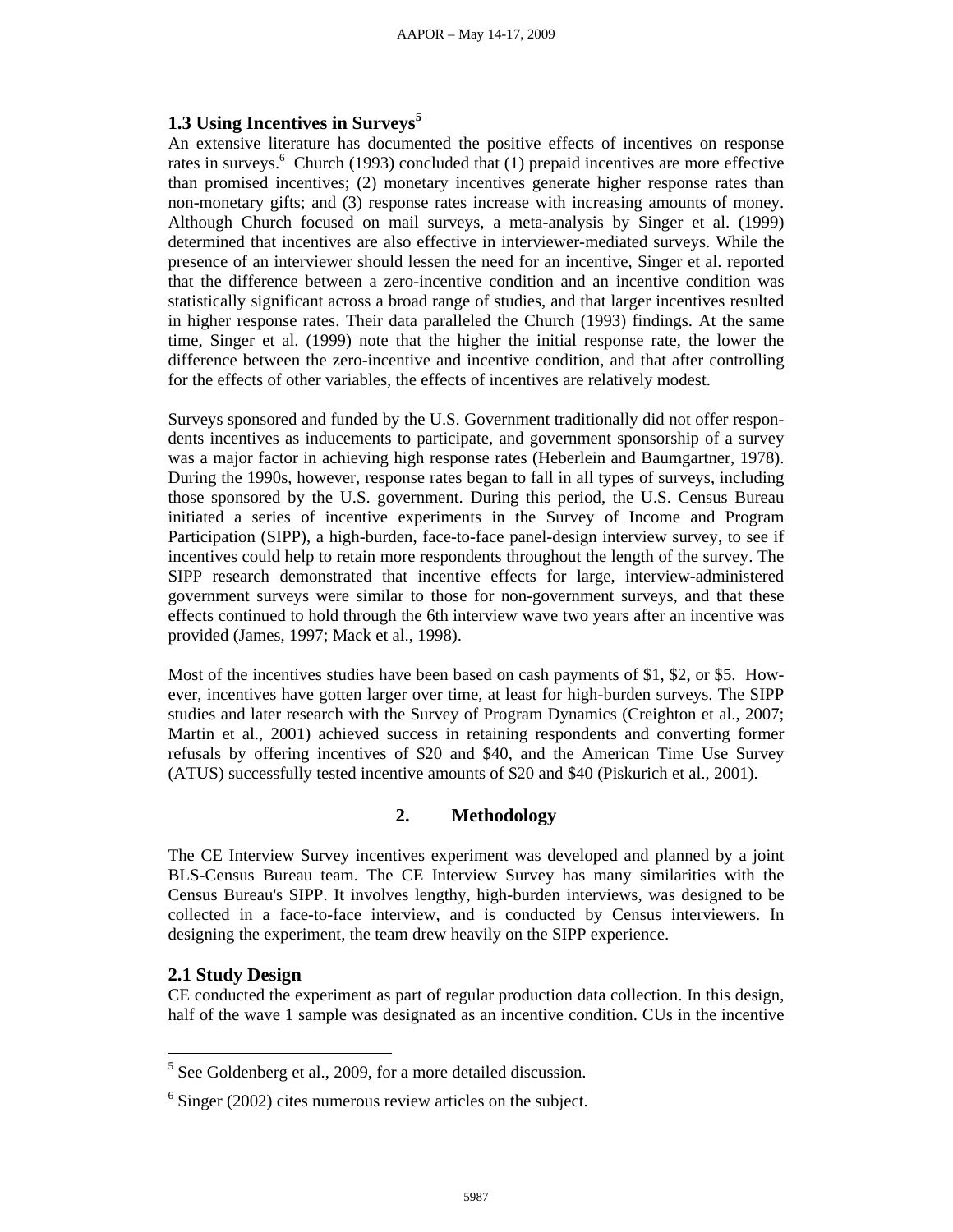condition were sent unconditional prepaid incentives in the form of debit cards with values of \$20 or \$40; the debit cards were included with the survey's advance letter. The other half of the sample did not receive an incentive and was also split into two groups. CUs were assigned randomly to one of the four treatments. Both the \$20 and \$40 incentive groups, and one no-incentive group, received advance letters by Priority Mail.<sup>7</sup> The Control Group was not sent an incentive and received its advance letter by standard First Class mail. Incentives were distributed only at the first (wave 1) interview. Regardless of treatment condition, all advance letters in waves 2 through 5 were mailed using standard First Class mail.

All 12 Census Bureau Regional Offices participated in the experiment. About half of each interviewer's wave 1 workload consisted of incentive cases. Table 1 shows planned wave 1 sample sizes prior to any data collection. Because addresses were randomly assigned to the treatment groups, each group has, in expectation, the same proportion of CUs by demographic and geographic variables. The experiment was originally planned to run for a year, but was stopped after 9 months for reasons associated with funding the final debit cards. The actual test included addresses with scheduled wave 1 interviews between November, 2005 and July, 2006. The last incentives were distributed to wave 1 respondents in July, 2006, and CE collected the final wave 5 interview data from those CUs in July, 2007.

| Table 1: Experimental Design (Planned Wave 1 Sample Sizes) <sup>*</sup> |                    |          |       |       |  |  |
|-------------------------------------------------------------------------|--------------------|----------|-------|-------|--|--|
| Mail Option for Advance                                                 | Incentive Amount   | Total    |       |       |  |  |
| Letter                                                                  | \$0                | \$20     | \$40  |       |  |  |
| <b>First Class Mail</b>                                                 | 2,376<br>(Control) | $\Omega$ |       | 2,376 |  |  |
| Priority Mail in Wave 1                                                 | 2,261              | 2,284    | 2,282 | 6,827 |  |  |
| Total                                                                   | 4,637              | 2.284    | 2,282 | 9.203 |  |  |

\* Wave 1 sample addresses, including vacant and demolished units (Census Type B and C housing units), for the planned 12-month collection period. The test was stopped after 9 months.

## **2.2 Debit Card Assessment Questions**

 $\overline{a}$ 

As noted, respondents received the debit cards by mail prior to being contacted for the wave 1 interview. The advance letter mentioned that the cards could be used immediately. BLS added several questions to the CAPI instrument for the incentive version of the wave 1 interview to ascertain receipt and use of the card. If the respondent indicated that the CU had not received a debit card, BLS made arrangements to replace it. As a result of the assessment questions, the interviewers were aware of which CUs received incentives and which did not.

 $7$  Priority Mail ensures additional attention and faster handling by the Postal Service, albeit for a substantially higher fee. Prior research has shown that Priority Mail can be an effective tool in capturing respondent attention to advance materials for a survey, and Census Bureau procedure is to use it for debit card mailings.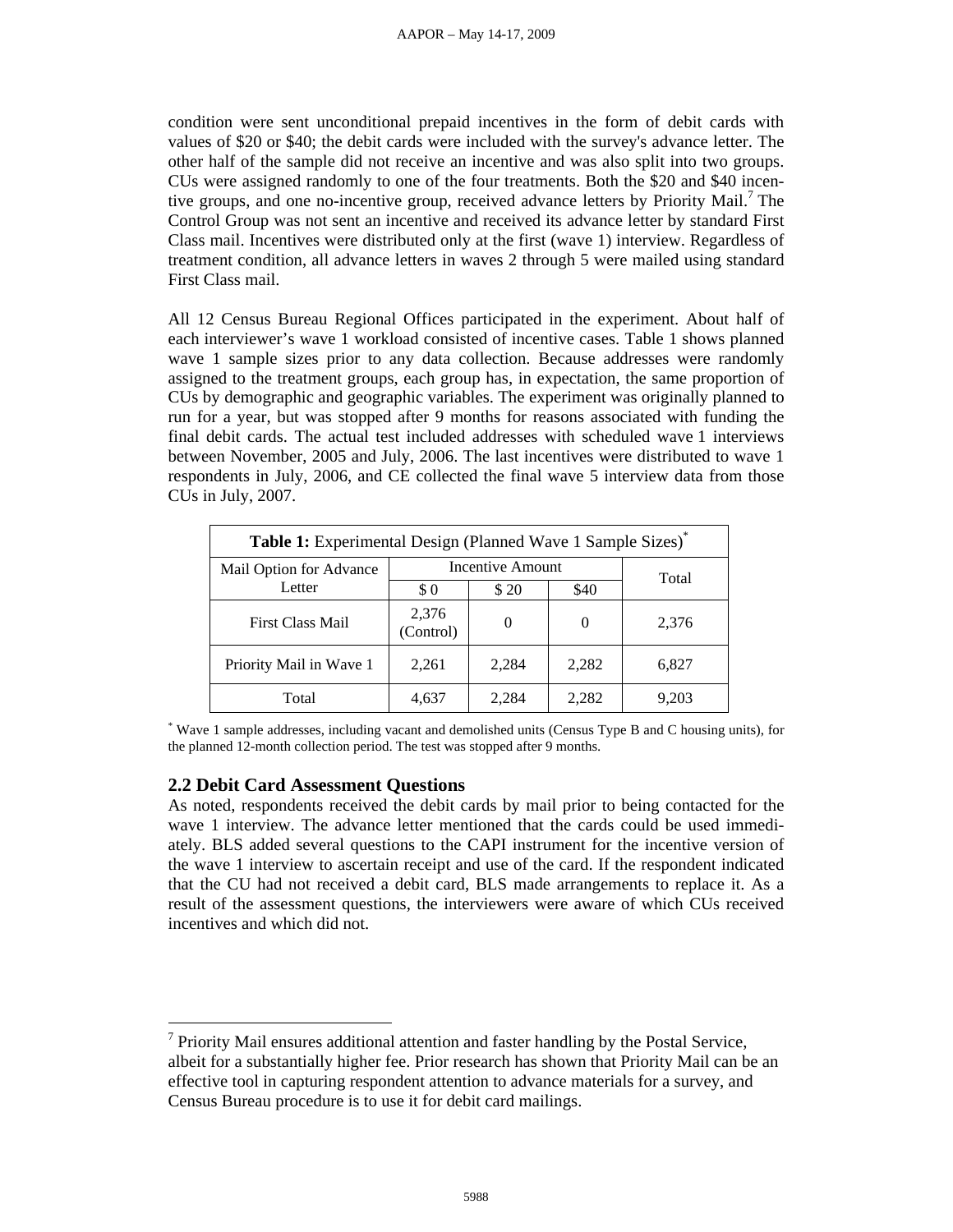# **2.3 Replacement CUs**

The CE Interview Survey samples addresses and not CUs. Some CUs move during the year that their address is in sample. The Interview Survey does not follow CUs after they move, but instead interviews new CUs at the sampled address. The movers-in are called "replacement CUs." If the original CU was assigned to the incentive condition, only the original CU received the incentive, not the replacement CU. For this reason, the analysis excludes the replacement CUs from both the incentive and no-incentive groups.

Table 2 shows the number of eligible occupied housing units in the sample by treatment group and survey wave after excluding replacement CUs. The sample sizes in these tables include all completed interviews, refusals, and noncontacts. Approximately one-fourth of the sample falls into each incentive condition. The 'No Replacement' sample contains about 15 percent fewer CUs, a difference that increases by wave as more CUs move to new addresses. The analyses in this report also exclude addresses that were vacant or that had been condemned or demolished at the time they were visited by the interviewer.

| <b>Table 2:</b> Sample Sizes for Response Rate Computations,<br><b>Excluding Replacement CUs</b> |                            |                               |                |                |        |  |  |
|--------------------------------------------------------------------------------------------------|----------------------------|-------------------------------|----------------|----------------|--------|--|--|
| Wave                                                                                             | Control<br>Regular<br>Mail | No Incentive<br>Priority Mail | Incentive \$20 | Incentive \$40 | Total  |  |  |
| 1                                                                                                | 1,922                      | 1,759                         | 1.838          | 1,805          | 7,324  |  |  |
| $\overline{2}$                                                                                   | 1,726                      | 1,599                         | 1,667          | 1,617          | 6,609  |  |  |
| 3                                                                                                | 1,610                      | 1,492                         | 1,564          | 1,521          | 6,187  |  |  |
| $\overline{4}$                                                                                   | 1,561                      | 1,436                         | 1,512          | 1,454          | 5,963  |  |  |
| 5                                                                                                | 1.517                      | 1,395                         | 1,466          | 1,396          | 5,774  |  |  |
| Total                                                                                            | 8,336                      | 7,681                         | 8,047          | 7,793          | 31,857 |  |  |

# **2.4 Measures and Weighting**

This paper reports on descriptive statistics by treatment group and interview wave for response rates, expenditures, other data quality indicators, respondent and CU characteristics, and CU income. In most cases data appear separately for wave 1 and as aggregated results for waves 2 through 5. This is because the incentive was distributed in wave 1, and because wave 1 is different from the other four interviews on a number of dimensions. Statistics for waves 2 through 5 represent the average for each experimental group for a variable; i.e., the mean based on the sum across waves 2 through 5 within an experimental group. In some situations wave 1 has been excluded from the analysis, as several of the variables used in this analysis are not available for wave 1.

Weighting for the Interview Survey is performed in stages during the multi-phase CE editing process. Base weights are available prior to editing, non-interview adjusted weights are computed during an early phase, and final calibration weights are computed during the final edits.

 *Unweighted analysis*: Descriptive statistics are based on unweighted data when there is no intent to extrapolate findings to a target population. However, the analysis still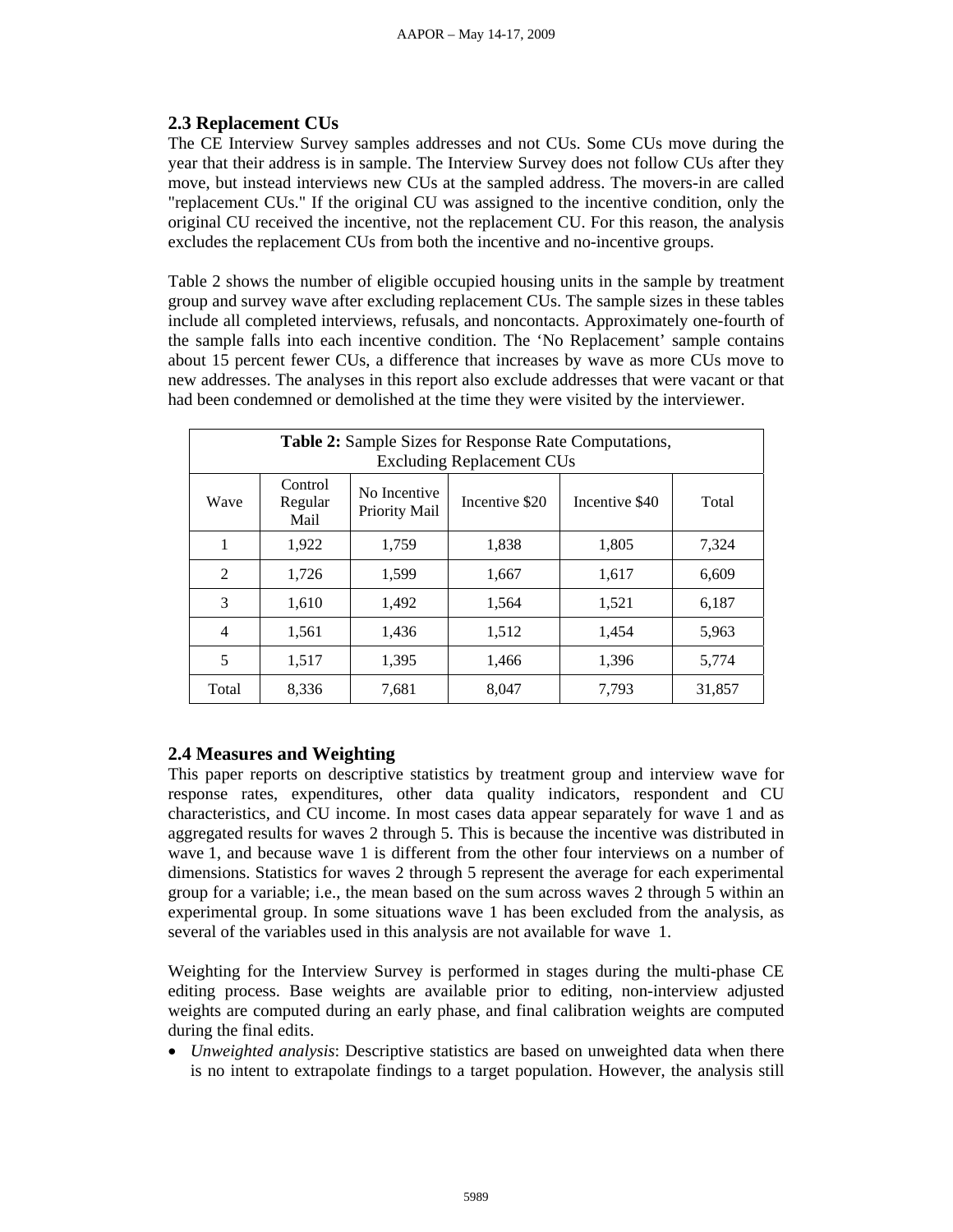takes into account the Interview Survey's complex design by using PROC SURVEYMEANS in SAS 9.1.<sup>8</sup>

- *Base-weighted analysis:* Response rate calculations use base weights to account for the different probabilities of selection (U.S. Office of Management and Budget [OMB], 2006). The analysis also uses base weights to compute the distribution of categorical demographic variables and income, in order to examine the effect of incentives on the survey's sample composition. SAS Proc SurveyFreq is used for variance estimation to account for the Interview Survey's complex design.
- *Final calibration weighted analysis:* An important component of this analysis is the effect of incentives on expenditure estimates, which are computed for publication using final calibration (replicate) weights. Therefore, the analysis of expenditures by incentive group is based on final calibration weights. Proc Descript in SUDAAN (v9.0, Research Triangle Institute), and the Balanced Repeated Replication (BRR) method of variance estimation, account for the Interview Survey's sample design.<sup>9</sup>
- *Measuring statistical significance:* This report uses two different approaches to test the difference between experimental conditions. A measure between any two of the four treatment groups is considered significantly different at the 5 percent level when the 95 percent confidence intervals of the two groups do not overlap. Demographic variables are compared using the Rao-Scott chi-square, which is a modification of the Pearson chi-square test that takes into account survey design effects.

## **2.5 Rate Computations**

The basis for response, refusal, and noncontact rate computations described in Section 3 is an outcome code assigned to each sample address at each wave of the Interview Survey. The outcome code describes the final disposition of the interview and classifies it into one of four broad categories:

• Completed interview

 $\overline{a}$ 

- Type A noninterviews (primarily refusals or noncontacts)
- Type B ineligible, unoccupied, or temporarily vacant sample addresses
- Type C out of scope units, e.g., buildings that have been condemned or demolished or sample addresses located on a military base.

The response rate is calculated as the number of completed interviews divided by the number of eligible cases (completed interviews plus Type A noninterviews). All response rates shown in this report are comparable to AAPOR RR1 (AAPOR, 2006). The two major components of Type A noninterviews are refusals and noncontacts. The refusal rate is the number of Type A noninterviews due to refusal divided by the number of eligible cases. The noncontact rate is the number of Type A noninterviews due to

<sup>&</sup>lt;sup>8</sup> The CE Interview Survey sample design includes stratification and clustering. We used the PSU as a STRATA variable in SAS PROC SURVEYFREQ. We have determined that this option best approximates the design effect of the Interview Survey's complex sample design.

<sup>&</sup>lt;sup>9</sup> To reduce the impact of outliers, expenditures below the first percentile of the expenditure distribution for a category were assigned the first percentile value (bottom coded), and expenditures greater than 99 percent of the distribution were assigned the 99 percent value (top coded).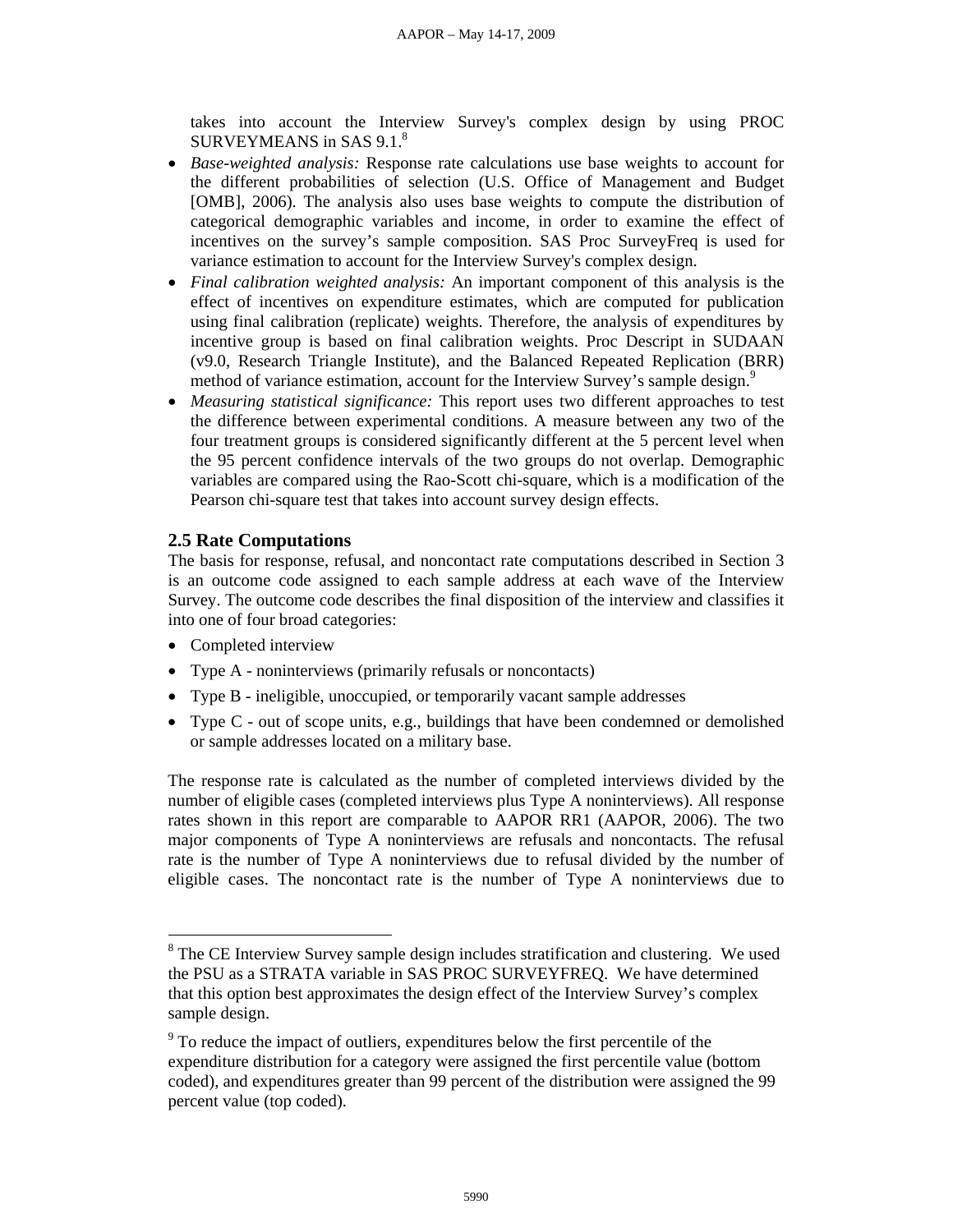inability to contact divided by the number of eligible interviews. Type B and C cases are ineligible for interview and are not discussed further.

### **3. Results**

### **3.1 Response Rates**

Survey response rates are often used as an indicator of survey quality. High response rates increase the likelihood that the survey respondents represent the target population, which may help to lower potential nonresponse bias. Low response rates decrease the effective sample size, which increases the standard errors used in statistical calculations. In a panel survey such as the CE Interview Survey, high response rates in wave 1 are extremely important because they set the stage for response in subsequent waves.

*Response:* Table 3 shows that in wave 1 of the panel study—the wave at which the incentives were distributed—response rates increase across the treatment groups. The Control group has the lowest rate, with successively higher response rates for the No Incentive Priority Mail group, the Incentive \$20 group, and the Incentive \$40 group. The Incentive \$40 group is nearly 5 percentage points higher than the Control group ( $p<.05$ ). In addition, the Incentive \$40 group response rate is 2.3 percentage points higher than the Incentive \$20 group, although this difference is not statistically significant. In later waves, overall response rates decline, but response rates for the Incentive \$40 group remain noticeably higher than those for the other conditions and level off at approximately 79 percent. In wave 2, response rates for the Incentive \$40 group are only 0.3 percentage points below those of wave 1, and are significantly different from all three of the other groups. There is less variation in the Incentive conditions than in the Control groups in the last two waves of the experiment.

| <b>Table 3:</b> Response Rates, by Interview Wave |                            |                               |                   |                         |  |  |  |
|---------------------------------------------------|----------------------------|-------------------------------|-------------------|-------------------------|--|--|--|
| Wave                                              | Control<br>Regular<br>Mail | No Incentive<br>Priority Mail | Incentive<br>\$20 | Incentive \$40          |  |  |  |
|                                                   | 77.3                       | 78.4                          | 79.5              | 81.8 <sup>1</sup>       |  |  |  |
| 2                                                 | 76.8                       | 76.1                          | 77.2              | $81.5$ <sup>1,2,3</sup> |  |  |  |
| 3                                                 | 74.7                       | 74.8                          | 76.0              | 78.8                    |  |  |  |
|                                                   | 73.9                       | 73.6                          | 76.5              | $79.0^{\,1,3}$          |  |  |  |
| 5                                                 | 75.3                       | 75.0                          | 76.4              | 78.6                    |  |  |  |

Significant difference at p<.05 within a wave:  $\frac{1}{2}$  Incentive \$40 vs. Control  $\frac{2}{5}$  Incentive \$40 vs. No Incentive Briggins Incentive \$40 vs. Incentive \$20 <sup>3</sup> Incentive \$40 vs. No Incentive Priority Mail

Since data from waves 2 through 5 contribute to published estimates, it is encouraging to find that the positive effect of incentives on response rates persists from wave 1 to waves 2 through 5. This result is consistent with the research from the SIPP survey by Mack et al. (1998), who found that providing an incentive in wave 1 of a panel survey positively influenced response rates for an extended period of time.

One surprising finding is that most of the response rate differences between the \$20 and \$40 incentive groups exceed the differences between the Control group and the \$20 incentive. The literature shows that providing a small incentive creates most of the effect, and that the rate of improvement diminishes as the incentive increases. In the CE experi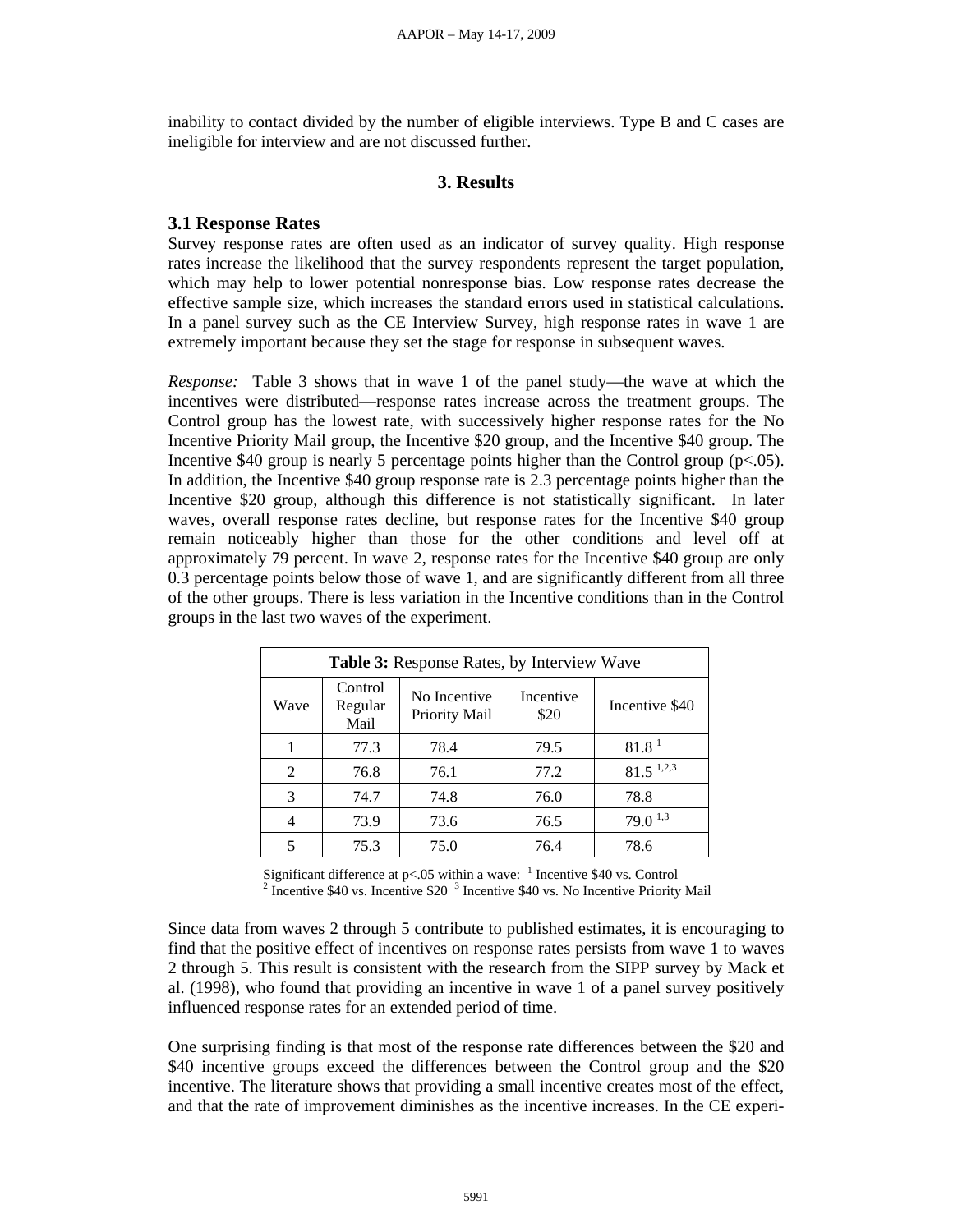ment, response rates for the \$20 incentive are generally 1 to 2 percentage points higher than those for the Control group in all waves, but the differences are not statistically significant. In short, the \$40 incentive performs better than expected, while the \$20 incentive does not do as well as anticipated. It is also worth noting that response rates for the No Incentive Priority Mail group are not statistically different from response rates for the Control group in any waves, i.e., it performs about the same as the control group.

While these increases are relatively modest, Singer et al. (1999) noted that surveys with low response rates obtain the largest gains from incentives. The Interview Survey struggles to maintain response rates that are acceptable to OMB, but in the current climate a response rate greater than 70 percent is not "low."

*Refusals*: "Refusals" are CUs that choose not to participate in the CE survey when the residents are contacted by an interviewer and asked to do so. Participation in the CE Interview Survey normally decreases over the five waves of interviewing (Reyes-Morales, 2003). One question raised in this study is whether incentives have an effect on the number of refusals, as has been shown in other research (Shettle and Mooney, 1999).

Table 4 shows that refusal rates for the Interview Survey increase across waves before levelling off in wave 4 and dropping slightly in wave 5. The incentive does not affect refusals in wave 1; differences in wave 1 refusal rates among the four treatment groups are small and not statistically significant. In waves 2 through 5, however, the magnitude of the difference widens between the groups that did not receive an incentive and the groups that did. In addition, the gap between the \$20 and \$40 incentives expands. While the differences are generally not statistically significant, the trends are clear: the Control and No Incentive Priority Mail groups have higher refusal rates than either of the Incentive conditions. The Incentive \$40 group has a lower refusal rate at every wave, and levels off at about 15 percent after wave 2. These results suggest that providing an incentive in the first wave helped to reduce the refusal rate for the duration of the survey.

| Table 4: Refusal Rates, by Interview Wave |                            |                               |                   |                   |  |  |  |
|-------------------------------------------|----------------------------|-------------------------------|-------------------|-------------------|--|--|--|
| Wave                                      | Control<br>Regular<br>Mail | No Incentive<br>Priority Mail | Incentive<br>\$20 | Incentive<br>\$40 |  |  |  |
|                                           | 13.6                       | 13.5                          | 12.9              | 12.6              |  |  |  |
| 2                                         | 16.1                       | 17.3                          | 14.7              | 13.7              |  |  |  |
| 3                                         | 18.2                       | 18.8                          | 16.8              | 15.4              |  |  |  |
| 4                                         | 19.1                       | 19.3                          | 17.5              | 15.3 <sup>1</sup> |  |  |  |
|                                           | 18.9                       | 18.1                          | 18.5              | 14.9              |  |  |  |

Significant difference at  $p<0.05$  within a wave: <sup>1</sup> No Incentive Priority Mail vs. incentive \$40

*Noncontacts:* Noncontacts are occupied CUs whose residents the interviewer is unable to reach for the duration of the field period. Noncontacts lower overall response rates, and to the extent that uncontacted CUs are different from responding CUs, they increase the potential for nonresponse bias. Table 5 shows the noncontact rates for each incentive condition and suggests that the incentive did have an effect on noncontacts. In wave 1, the effect of the \$40 debit card is striking, especially when compared to the Control group. The rate for the Incentive \$40 group (5.8 percent) is approximately two-thirds that of the Control group's 9.1 percent rate ( $p < .05$ ). The noncontact rates for three of the groups are lower in wave 2 than in wave 1. The Incentive \$40 group's rate remains below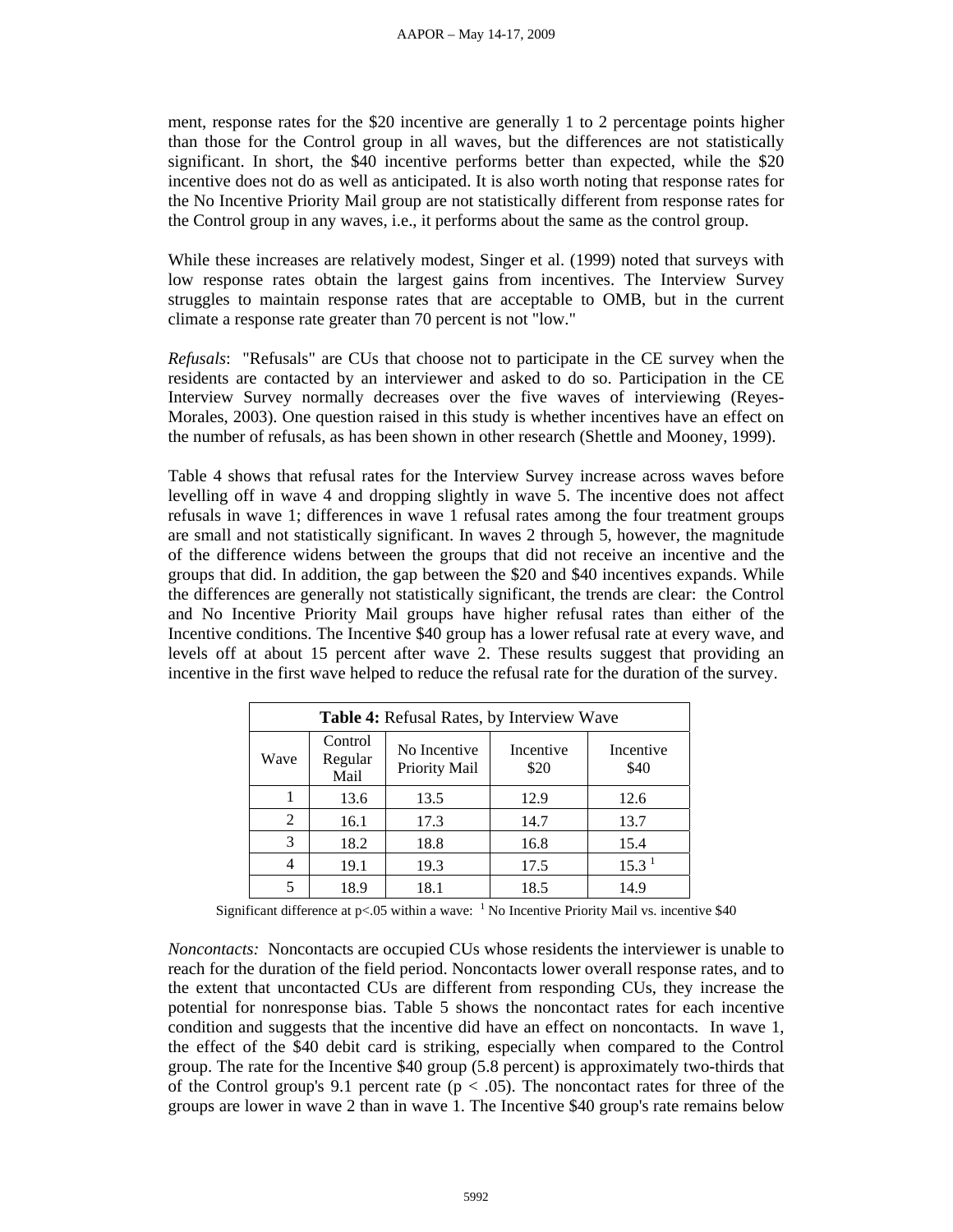that for the Control group ( $p < .05$ ), and is also lower that that of the Incentive \$20 group  $(p < .05)$ . Over time, even the \$40 incentive loses some of its effectiveness in preventing noncontacts, while the rates for the no-incentive conditions trend downward or remain relatively stable across waves 2 through 5.

| <b>Table 5: Noncontact Rates</b> |                            |                               |                   |                   |  |  |
|----------------------------------|----------------------------|-------------------------------|-------------------|-------------------|--|--|
| Wave                             | Control<br>Regular<br>Mail | No Incentive<br>Priority Mail | Incentive<br>\$20 | Incentive<br>\$40 |  |  |
|                                  | 9.1                        | 8.0                           | 7.6               | $5.8^{\,1.2}$     |  |  |
| 2                                | 7.1                        | 6.6                           | 8.1               | $4.8^{1,3}$       |  |  |
| 3                                | 7.2                        | 6.4                           | 7.3               | 5.8               |  |  |
|                                  | 6.9                        | 7.1                           | 5.9               | 5.8               |  |  |
|                                  | 5.8                        | 6.8                           | 4.9               | 6.5               |  |  |

Significant difference at  $p<0.05$  within a wave:  $^{-1}$  Control vs. incentive \$40<br><sup>2</sup>No Incentive Priority Meil versue Incentive \$40<sup>-3</sup> Incentive \$40 vs. Incen No Incentive Priority Mail versus Incentive \$40<sup>3</sup> Incentive \$40 vs. Incentive \$20

# **3.2 Data Quality**

*Reported expenditures.* The primary measure of data quality for the Interview Survey is complete and accurate reporting of the CU's expenditures. Table 6 shows the mean and median expenditures for total expenditures the four treatment groups. These figures represent aggregate reported respondent expenditures for waves 2 through 5. Looking first at mean total quarterly expenditures, respondents in the Incentive \$40 group report expenditures about 4.4 percent higher than those in the Control group (difference not statistically significant). Median expenditures do not follow the pattern of increasing across the four treatment groups. An analysis of the 13 detailed expenditure categories that feed into total expenditures shows higher mean expenditure levels among the Incentive \$40 group than the Control group in 10 of the 13 categories, but these differences are small and most are not statistically significant (Goldenberg et al., 2009). In short, the incentive had no effect on the level of expenditure reporting.

| Table 6: Median and Mean Quarterly Expenditures |                                                                                                       |        |        |        |  |  |  |
|-------------------------------------------------|-------------------------------------------------------------------------------------------------------|--------|--------|--------|--|--|--|
| Expenditures                                    | Control<br>No Incentive<br>Incentive<br>Incentive<br>Regular<br>Priority Mail<br>\$40<br>\$20<br>Mail |        |        |        |  |  |  |
| Mean                                            | 11,245                                                                                                | 11,274 | 11,653 | 11,743 |  |  |  |
| Median                                          | 8,862                                                                                                 | 8,810  | 9,023  |        |  |  |  |

Indirect Data Quality Measures: There are several indirect indicators that provide information about the quality of the interviews. "Good" respondent behaviors include answering more rather than fewer expenditure questions, answering "don't know" or refusing to provide a response less often, consulting records and the CE Information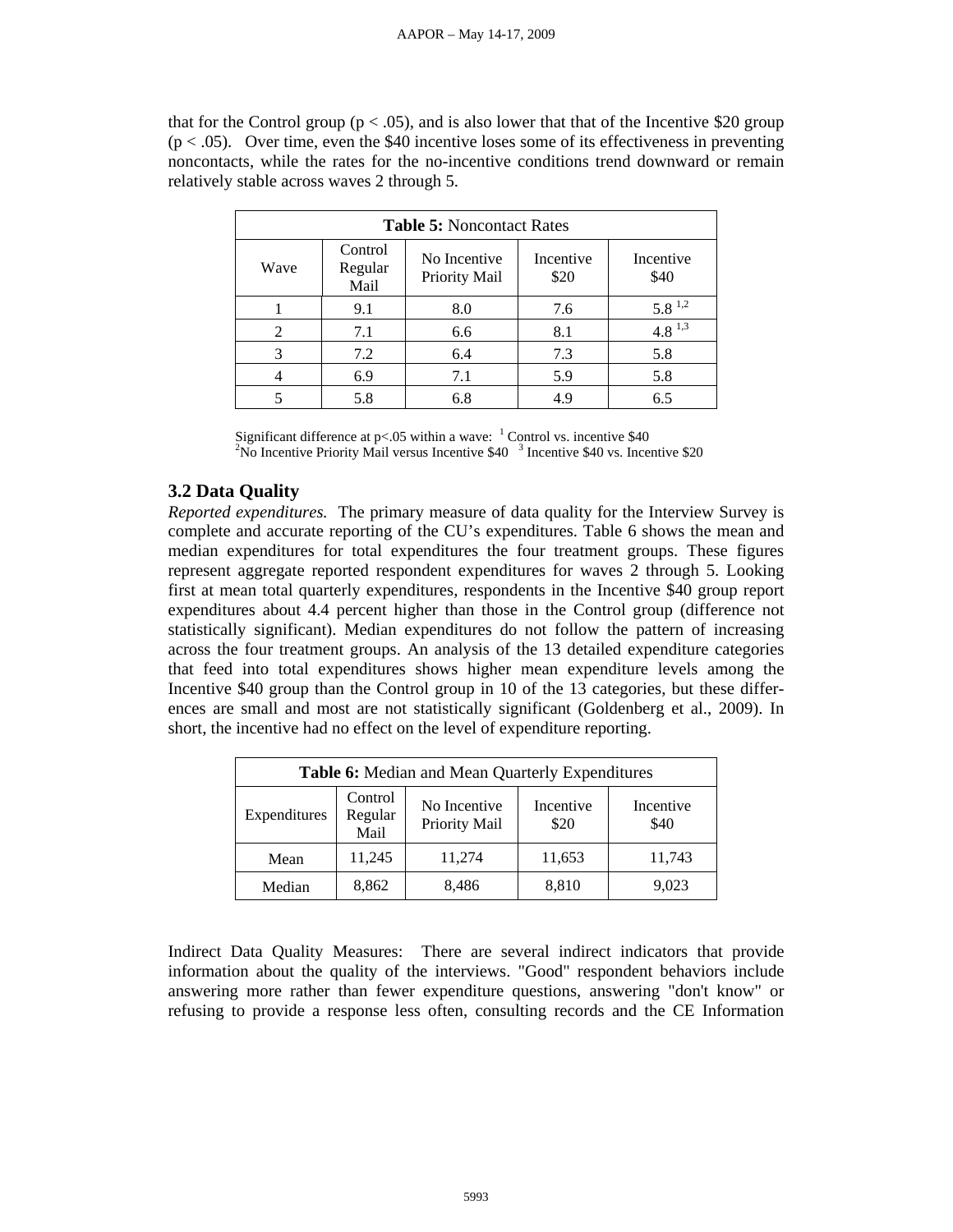$Book<sup>10</sup>$  to ensure accurate reporting more often, and answering the income questions with enough information to be labelled a complete income reporter.<sup>11</sup> The cumulative effect of these "good" respondent behaviors is a longer interview and data that requires less adjustment (allocation and imputation) during post-survey processing.

Table 7 shows the results for all of the indirect data quality measures described above where the differences were statistically significant in waves 2 through 5: number of expenditure questions answered, number of questions answered 'don't know' or refused, use of records during the interview, and the effect on processing (available for waves 2 through 5 only). The effect of the incentive treatment on most of the indirect data quality measures is generally small, even when statistical significance is reached. However, overall the incentive groups performed better than the Control group. The other measures examined (mode of interview, use of the CE Information Book during the interview, being a complete income reporter, and length of interview) showed no difference across the experimental groups.

| Table 7: Indirect Data Quality Indicators, Wave 1 and Waves 2-5 |                                    |                                                                     |                   |                   |                   |  |
|-----------------------------------------------------------------|------------------------------------|---------------------------------------------------------------------|-------------------|-------------------|-------------------|--|
| Data quality measure                                            | Expected<br>Effect of<br>Incentive | N <sub>0</sub><br>Control<br>Incentive<br>Priority<br>group<br>Mail |                   | Incentive<br>\$20 | Incentive<br>\$40 |  |
|                                                                 | Wave 1                             |                                                                     |                   |                   |                   |  |
| Expenditure questions answered<br>(number)                      | More                               | 19.5                                                                | 19.6              | 20.1              | 20.4              |  |
| Questions answered "Don't<br>know" or Refused (%)               | Fewer                              | 5.3                                                                 | 5.2               | 4.7               | $4.2^1$           |  |
| Records consulted during<br>interview $(\%)$                    | More                               | 29.4                                                                | 29.0              | 31.3              | 29.7              |  |
|                                                                 | Waves 2 through 5                  |                                                                     |                   |                   |                   |  |
| Expenditure questions answered<br>(number)                      | More                               | 45.7                                                                | 45.0              | 45.6              | $47.5^{1,2,3}$    |  |
| Questions answered "Don't<br>know" or Refused (%)               | Fewer                              | 4.2                                                                 | 4.0               | 3.7               | $3.5^{1,2}$       |  |
| Records consulted during<br>interview (%)                       | More                               | 38.8                                                                | 40.2              | 41.2              | 41.8 <sup>1</sup> |  |
| <b>Expenditures requiring</b><br>allocation (%)                 | Fewer                              | 8.5                                                                 | 8.1               | 8.2               | 8.0 <sup>1</sup>  |  |
| <b>Expenditures requiring</b><br>imputation $(\%)$              | Fewer                              | 6.3                                                                 | 6.0               | $5.6^{\text{1}}$  | $5.5^{\text{1}}$  |  |
| No data adjustment required (%)                                 | More                               | 83.9                                                                | 84.7 <sup>1</sup> | 85.0 <sup>1</sup> | 85.2 <sup>1</sup> |  |

Significant difference  $p < .05$  level: <sup>1</sup> Compared to Control <sup>2</sup> Compared to No Incentive Priority Mail  $\frac{3}{2}$  Compared to \$20 incentive  $3\text{ Compared}$  to \$20 incentive

 $\overline{a}$ 

 $10$  The Information Book is a spiral-bound notebook containing a series of lists, each of which illustrates different expenditure categories and provides examples of items in those categories, so as to cue respondent recall about purchases.

 $11$  A complete income reporter is a respondent who provides at least one major source of income (wages or salaries, self-employment income, or Social Security income). However, even complete income reporters may have provide a full accounting of income from all sources, or for all members of the CU.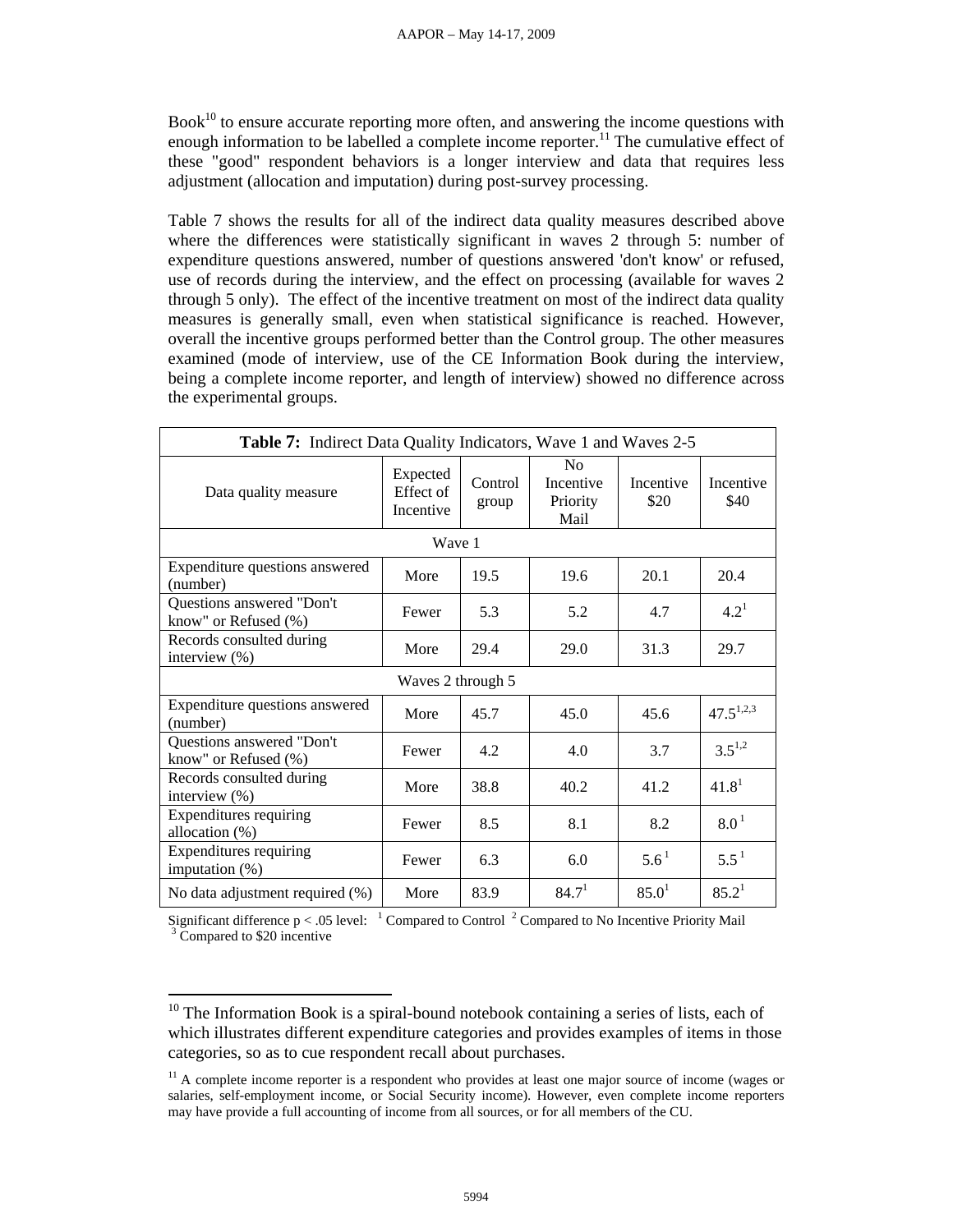## **3.3 Sample Composition and Income**

Although the incentive increased the Interview Survey response rates, the effect of the incentives on the composition of the sample is less clear. A series of recent studies demonstrated that nonresponse in CE is not random—in particular, blacks are consistently under-represented, while older people tend to be over-represented (Chopova et al., 2008).12 However, spending behavior varies by demographic characteristics (McGrath, 2005), so to the extent that incentives help to increase response rates from CUs with characteristics often missed by the Interview Survey, the final sample could reflect the general population more closely than is the case without incentives.

An examination of the demographic composition of the respondents in the treatment groups shows that this did not occur. There were no statistically significant differences across the four experimental groups by gender, race, Hispanic origin, age, or education, either for the wave 1 interview or for waves 2 through 5. One curious (but nonsignificant) pattern is a larger percentage of black respondents in the \$20 incentive group than in the control group or the \$40 incentive group. Similarly, there were no statistically significant differences for CU size, for whether the CU owned or rented the residence, or residence in or out of a metropolitan statistical area. There was a nonsignificant pattern of more respondents from single-person CUs, and more metropolitan statistical area residents.

Expenditures are generally correlated with income, but as shown in Table 6, expenditures did not vary by incentive treatment. Neither did income. Table 8 shows that the means, both pre- and post-imputation, increase across the treatment groups (not statistically significant), while the medians are roughly the same for both the control group and the \$40 incentive group. In addition, quintiles of income are roughly similar across the treatment groups.

| Table 8: Mean and Median Income by Treatment Group  |                            |                               |                   |                   |  |  |  |
|-----------------------------------------------------|----------------------------|-------------------------------|-------------------|-------------------|--|--|--|
| Characteristic                                      | Control<br>Regular<br>Mail | No Incentive<br>Priority Mail | Incentive<br>\$20 | Incentive<br>\$40 |  |  |  |
| Complete income reporter<br>in waves 2 and 5 $(\%)$ | 86.1                       | 84.4                          | 86.4              | 87.0              |  |  |  |
| Complete Income Reporters For Waves 2 and 5:        |                            |                               |                   |                   |  |  |  |
| Pre-Imputation Income:<br>Mean before tax           | \$59,596                   | \$60,764                      | \$61,121          | \$61,239          |  |  |  |
| Median before tax                                   | \$45,000                   | \$43,800                      | \$44,800          | \$45,025          |  |  |  |
| All responding CUs for Waves 2 and 5                |                            |                               |                   |                   |  |  |  |
| Post Imputation Income<br>Mean before tax           | \$64,189                   | \$65,029                      | \$66,110          | \$67,117          |  |  |  |
| Median before tax                                   | \$49,672                   | \$47,000                      | \$48,885          | \$49.368          |  |  |  |

\* Comparisons of pre-imputation income are based on complete income reporters only. During data editing, components of income are imputed, so all responding CUs are included in the post-imputation income comparisons. As a result, post-imputation figures are based on a larger number of CUs. Differences across treatment groups are not statistically significant,

 $\overline{a}$ 

 $12$  The study showed that nonresponse bias is not a significant concern for reported expenditures in the CE Interview Survey, even though there are demographic differences in response patterns.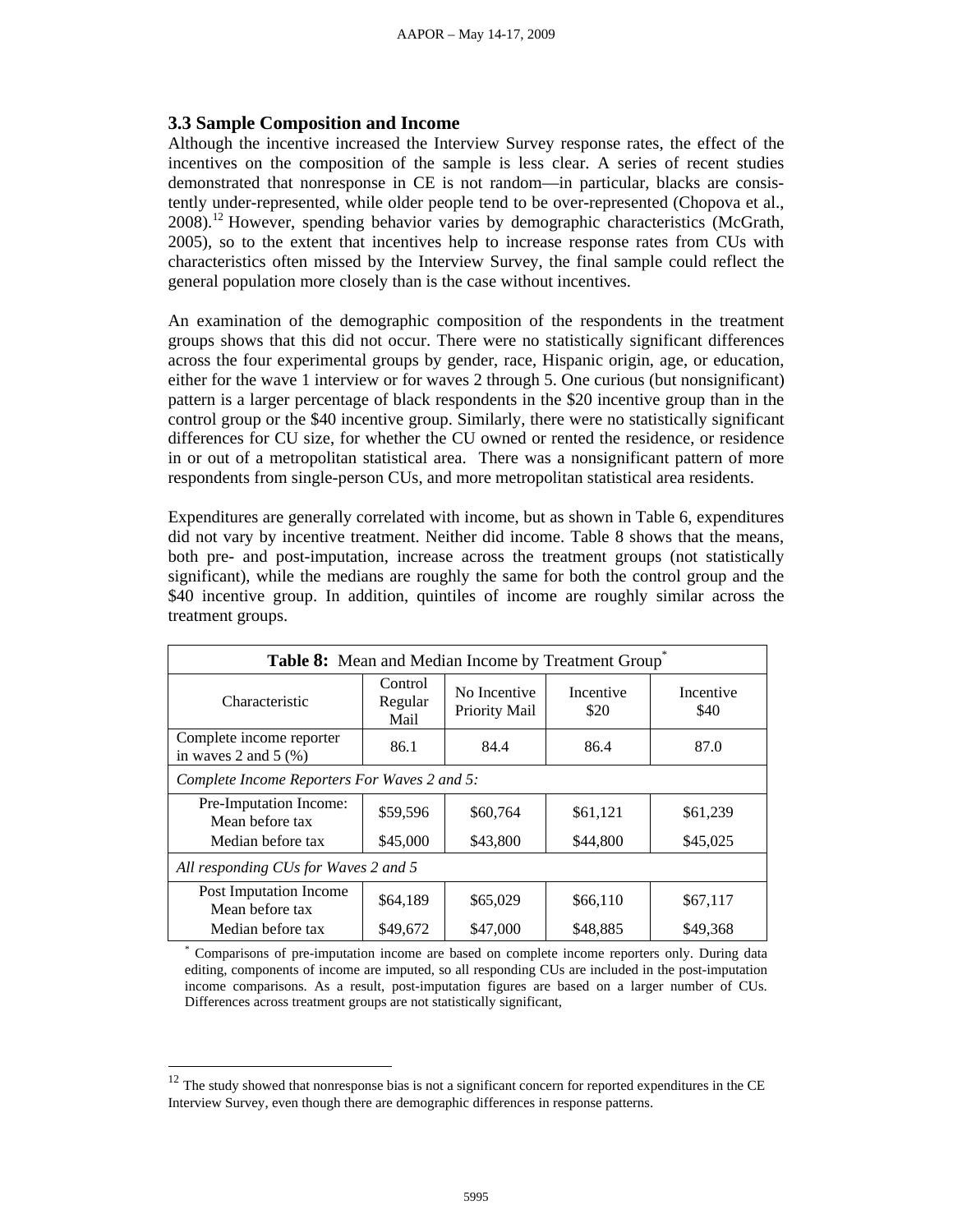### **4. Field Collection Costs**

One argument for providing incentives is that the incentive might influence respondents to cooperate with the survey more readily, thus reducing the number of contacts needed to complete a case, and consequently field costs (Singer 1999). If incentive cases require fewer contacts to complete, this would lead to a reduction in field costs that could at least partially offset the cost of the incentives.

To some extent, the data support this expectation. Table 9 shows several measures related to the average number of contact attempts per case, as recorded in the Contact History Instrument. These measures appear separately for wave 1 and averaged across waves 2 through 5.

| <b>Table 9:</b> Contact Attempts by Incentive Group, Wave 1 and Waves 2-5 |                  |                                                 |                   |                   |                  |                                                 |                   |                   |
|---------------------------------------------------------------------------|------------------|-------------------------------------------------|-------------------|-------------------|------------------|-------------------------------------------------|-------------------|-------------------|
|                                                                           | Wave 1 (Mean)    |                                                 |                   |                   | Waves 2-5 (Mean) |                                                 |                   |                   |
| Contact<br>Attempt<br>Characteristics                                     | Control<br>group | N <sub>o</sub><br>Incentive<br>Priority<br>Mail | Incentive<br>\$20 | Incentive<br>\$40 | Control<br>group | N <sub>o</sub><br>Incentive<br>Priority<br>Mail | Incentive<br>\$20 | Incentive<br>\$40 |
| Total<br>Number of<br>Contact<br><b>Attempts</b>                          | 4.3              | 4.3                                             | 4.3               | 4.1               | 4.0              | 3.9                                             | 3.9               | $3.8^{1}$         |
| Number of<br>attempts by<br>personal<br>visit                             | 3.3              | 3.4                                             | 3.3               | $3.1^{2}$         | 1.8              | 1.8                                             | 1.8               | $1.7^{1,2}$       |
| Total<br>number of<br>contacts                                            | 1.9              | 1.9                                             | 1.9               | 1.9               | 1.8              | 1.8                                             | 1.8               | 1.8               |
| Days<br>between 1st<br>and last<br>attempt                                | 11.1             | 11.0                                            | 10.9              | 10.2 <sup>1</sup> | 10.3             | 10.2                                            | 10.0              | $9.8^1$           |

Significant difference at  $p<0.05$ : <sup>1</sup>Compared to control <sup>2</sup>Compared to No Incentive Priority Mail

The Incentive \$40 group had the smallest average number of contact attempts and attempts by personal visit in wave 1, although there is no difference in the number of actual contacts. The same effects hold for waves 2 through 5. For both statistics, the Incentive \$40 group required significantly fewer attempts than the Control group  $(p<0.05)$ in waves 2 through 5. Personal visit attempts are important because they are an important factor in field costs, as each attempt "costs" interviewer time and mileage to reach the sample address, but may or may not result in an interview. Incentives also affected the length of the field period. In wave 1, it took about a day less to complete \$40 incentive cases than control cases, an average of 10.2 days between the first contact attempt and the final disposition of the case for the Incentive \$40 group compared to 11.1 days for the control group ( $p < .05$ ). The difference was about a half day in waves 2 through 5 (an average of 9.8 days for the Incentive \$40 case compared with 10.3 days for a control case,  $p<.05$ ).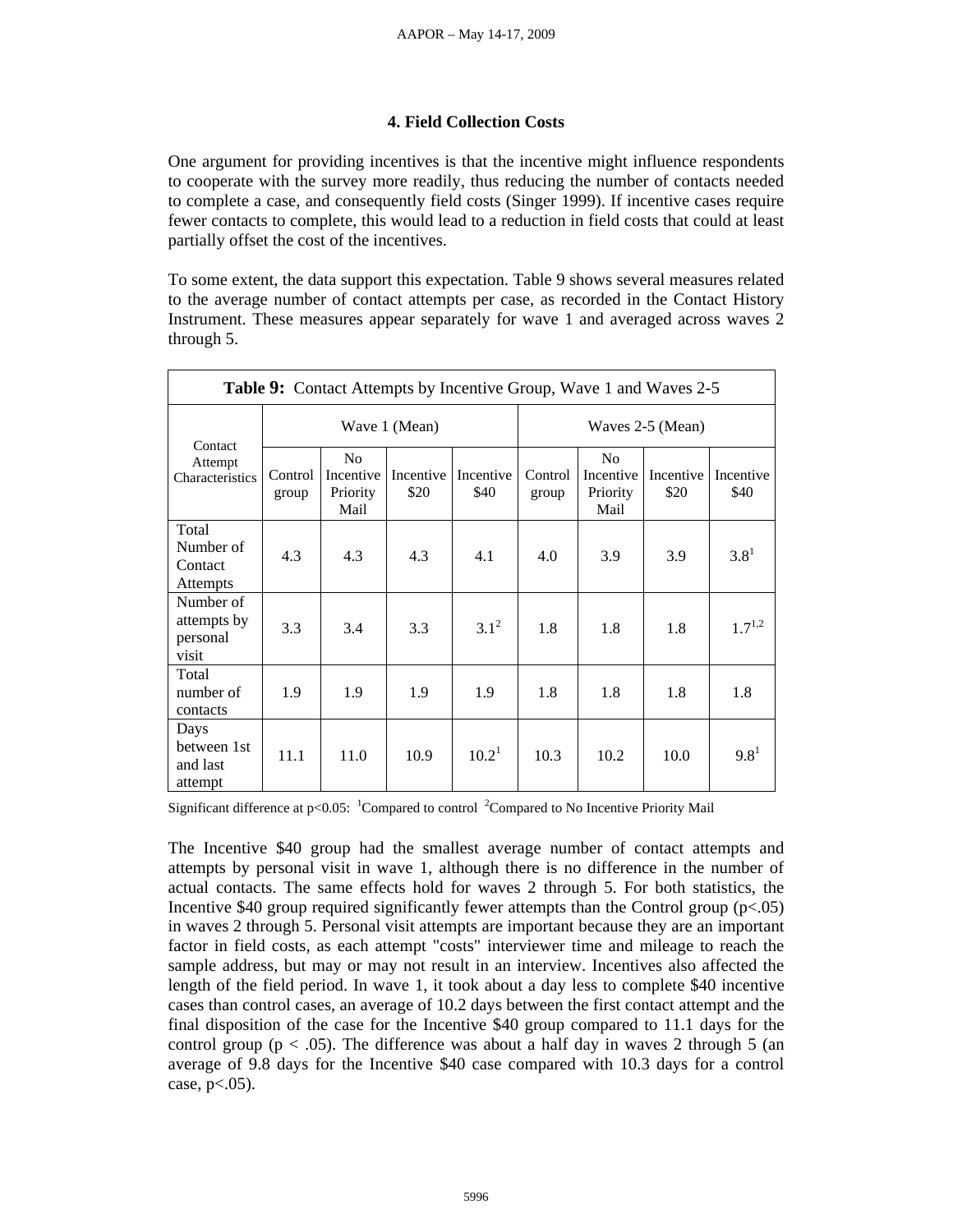Unfortunately, CE does not have detailed information on Census field data collection costs for the period of the incentives test, nor any field cost data which allow direct comparisons of incentive and no-incentive cases.

#### **5. Discussion**

The most important results from the CE Interview Survey experiment are that response rates were higher in the incentive treatment conditions, that the Incentive \$40 group had higher response rates and fewer noncontacts than the Incentive \$40 group, and that providing respondents with incentives only in wave 1 of this panel survey appears to have created an environment that stayed in effect throughout all 5 waves of the survey. By the final interview, it had been a year since respondents received an incentive, but compared to respondents in the Control groups, the incentive recipients exhibited positive response behaviors on a number of dimensions.

In addition to response, incentive recipients performed better when compared to the Control group on most of the indirect data quality measures: they answered more expenditure questions, they used records more frequently, they provided fewer don't know and refused answers, and their reported data required fewer imputations and allocations. The \$40 incentive performed better than the Incentive \$20 group on 7 of 11 measures, but some of the differences were very small and most were not statistically significant.

Incentive respondents reported slightly higher levels of expenditures overall and for most spending categories, although differences were modest and generally did not attain statistical significance. They were also more likely to be complete income reporters, although there are no statistically significant differences across the experimental treatment groups in reported income or on demographic characteristics.

The total number of contact attempts needed to resolve a case, and the number of contact attempts by personal visit, are both components of overall data collection costs. Respondents receiving the \$40 incentive required fewer overall contacts, and fewer personal visit attempts, than the Control group, and less field time to resolve their cases.

One limitation to this analysis is the absence of appropriate data with which to evaluate the cost of implementing incentives for the CE program. An understanding of the cost implications of incentives is important, as the literature suggests that incentives could "pay for themselves" once the initial investment is in place. But apart from this limitation, the CE program believes the incentive experiment was successful, and that the survey would benefit from the introduction of a \$40 incentive into the regular data collection program.

#### **References**

American Association for Public Opinion Research (AAPOR). 2006. *Standard Definitions: Final Disposition of Case Codes and Outcome Rates for Surveys.* Lenexa, KS: AAPOR.

Chopova, Boriana., Jennifer Edgar, Jeffrey Gonzalez, Susan King, David McGrath, and Lucilla Tan. 2008. Assessing nonresponse bias in the CE Interview Survey: A summary of four studies. Washington, DC: U.S. Bureau of Labor Statistics, internal report, August.

Church, Alan H. 1993. "Estimating the Effect of Incentives on Mail Survey Response Rates: A Meta-Analysis." *Public Opinion Quarterly* 57:62-79.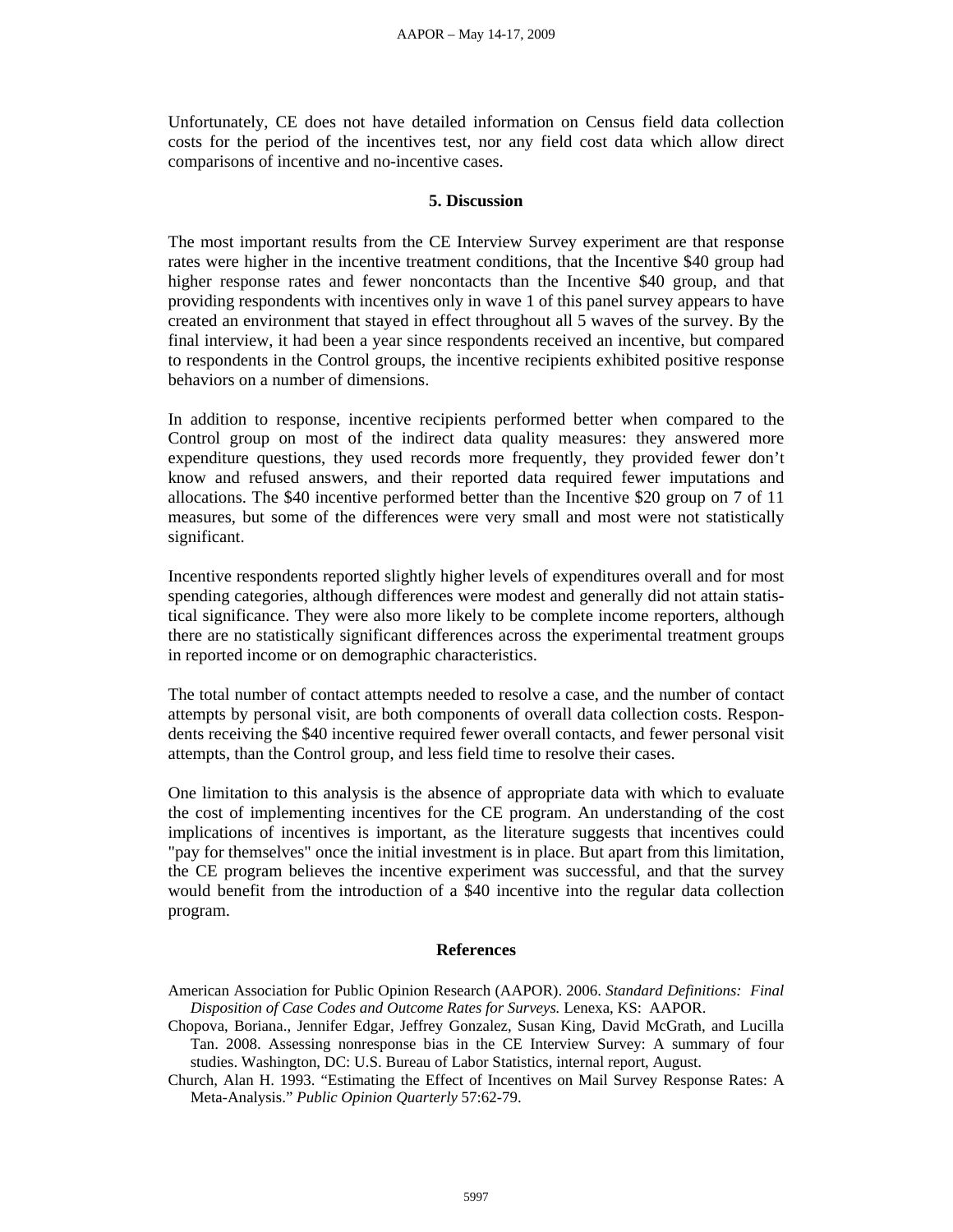- Creighton, Kathleen P., Karen E. King, and Elizabeth A. Martin. 2007. "The Use of Monetary Incentives in Census Bureau Longitudinal Surveys." Research Report Series, Survey Methodology, #2007-2, January. Washington, DC: U.S. Census Bureau.
- Garner, Thesia, George Janini, William Passero, Laura Paszkiewics, and Mark Vendemia. 2006. "The CE and the PCE: A Comparison." *Monthly Labor Review* 129 (9), September.
- Gieseman, Raymond. 1987. "The Consumer Expenditure Survey: Quality control by comparative analysis." *Monthly Labor Review*. March.
- Goldenberg, Karen L.; David McGrath, and Lucilla Tan. 2009. "The Effects of Incentives on the Consumer Expenditure Interview Survey. Washington, DC: U.S. Bureau of Labor Statistics, internal report.
- Heberlein, Thomas and Robert Baumgartner 1978. "Factors affecting response rates to Mailed Questionnaires: A Quantitative Analysis of the Published Literature." *American Sociological Review* 43:447-462.
- James, Tracy. 1997. "Results of the wave 1 Incentive Experiment in the 1996 Survey of Income and Program Participation." *JSM Proceedings*, Survey Research Methods Section. Alexandria, VA: American Statistical Association.
- Mack, Stephen, Vicki Huggins, Donald Keathley, and Mahdi Sundukchi. 1998. "Do Monetary Incentives Improve Response Rates in the Survey of Income and Program Participation?" *JSM Proceedings*, Survey Research Methods Section. Alexandria, VA: American Statistical Association, 529-34.
- Martin, Elizabeth, Denise Abreu, and Franklin Winters. 2001. "Money and Motive: Effects of Incentives on Panel Attrition in the Survey of Income and Program Participation." *Journal of Official Statistics* 17: 267-284.
- McGrath, David E. 2005. "Comparison of Data Obtained by Telephone versus Personal Visit Response in the U.S. Consumer Expenditures Survey." *JSM Proceedings*, Survey Research Methods Section. Alexandria, VA: American Statistical Association.
- McGrath, David E. 2006. "An Incentives Experiment in the U.S. Consumer Expenditure Quarterly Survey." *JSM Proceedings*, Survey Research Methods Section. Alexandria, VA: American Statistical Association.
- McGrath, David E., McDermott, N., Chopova, B., and Gomes, C. 2007. "The Effects of Incentives On the Consumer Expenditure Diary Survey." Washington, DC: Bureau of Labor Statistics, internal report.
- Piskurich, Karen, Dawn Nelson and Diane Herz. 2001. "Maximizing Respondent Contact in the American Time Use Survey." Presented at the American Association of Public Opinion Research (AAPOR) Conference. Montreal, Canada.
- Reyes-Morales, Sally E. 2003. "Characteristics of Complete and Intermittent Respondents in the Consumer Expenditure Quarterly Interview Survey." *Consumer Expenditure Survey Anthology 2003*. Washington, DC: Bureau of Labor Statistics:25-29.
- Shettle, Carolyn and Geraldine Mooney. 1999) "Monetary Incentives in Government Surveys." *Journal of Official Statistics* 15:231-50.
- Silberstein, Adriana R. and Stuart Scott. 1992. "Seasonal Effects in the Reporting of Consumer Expenditures." *JSM Proceedings*, Survey Research Methods Section. Alexandria, VA: American Statistical Association.
- Singer, Eleanor, Nancy Gebler, Trivellore Raghunathan, John Van Hoewyk, and Katherine McGonagle. 1999. "The Effect of Incentives in Interviewer-Mediated Surveys." *Journal of Official Statistics* 15 :217-30.
- Singer, Eleanor. 2002. "The Use of Incentives to Reduce Nonresponse in Household Surveys." In Robert M. Groves, Don A. Dillman, John L. Eltinge, and Roderick J. A. Little, eds., *Survey Nonresponse.* New York: John Wiley & Sons, Inc.
- Tucker, Clyde, Paul Biemer, Brian Meekins, and Jennifer Shields. 2004. "Estimating the Level of Underreporting of Expenditures among Expenditure Reporters: A Micro-Level Latent Class Analysis." *JSM Proceedings*, Survey Research Methods Section. Alexandria, VA: American Statistical Association.
- Tucker, Clyde, Paul Biemer, and Brian Meekins. 2005. "Estimating the Level of Underreporting of Expenditures among Expenditure Reporters: A further Micro-Level Latent Class Analysis."